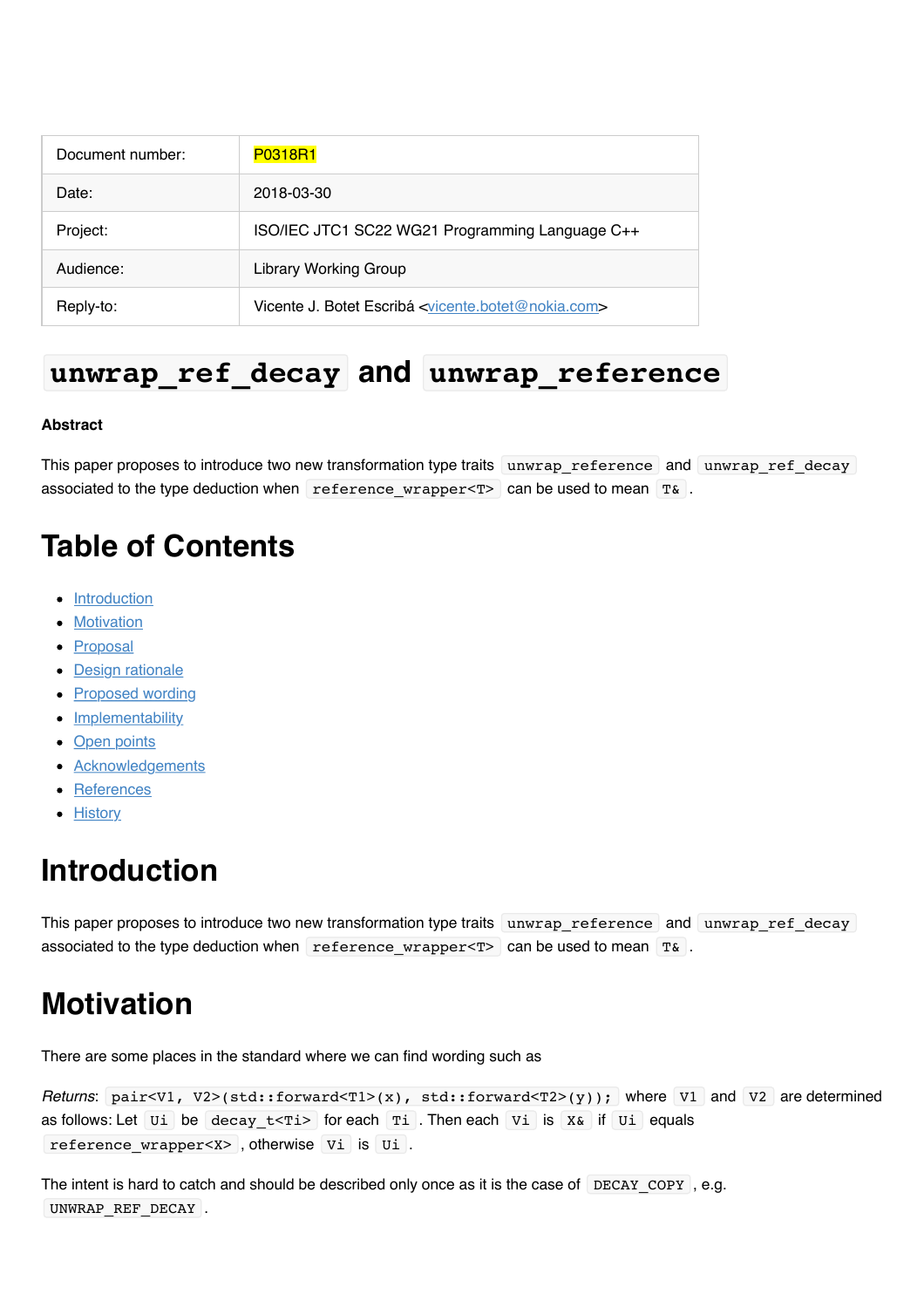In addition the author believes that using these kind of macros when we are able to define them using functions or traits makes the standard less clear.

Compare the previous wording to

#### *Returns*:

```
pair<unwrap_ref_decay_t<T1>, unwrap_ref_decay_t<T2>>(std::forward<T1>(x), std::forward<T2>(y));
```
If the traits are not adopted, the author suggest to use UNWRAP\_REF\_DECAY  $(T)$  and define it only once on the standard.

This trait can already be used in the following cases

- [pair.spec] p8
- $\bullet$  [tuple.creation] p2,3
- Concurrent TS [P0159R0](http://www.open-std.org/jtc1/sc22/wg21/docs/papers/2015/p0159r0.html) make\_ready\_future

To the knowledge of the author decay unwrap is used already in [HPX](http://stellar.cct.lsu.edu/files/hpx_0.9.8/html/hpx.html), and in Boost. Thread as deduced type.

The author plans to use it also in other factory proposals as the ongoing [P0338R0](http://www.open-std.org/jtc1/sc22/wg21/docs/papers/2016/p0338r0.pdf) and [P0319R0.](http://www.open-std.org/jtc1/sc22/wg21/docs/papers/2016/p0319r0.pdf)

## **Proposal**

We propose to:

- add an unwrap reference type trait that unwraps a reference wrapper ;
- add a unwrap ref decay type trait that decay and then unwraps if wrapped.

## **Design rationale**

#### **unwrap\_reference type trait**

Having a way to wrap a reference with reference wrapper needs a way to unwrap it.

unwrap\_ref\_decay can be defined in function of decay and a unwrap\_reference .

It could be seen as an implementation detail, but seems useful.

#### **unwrap\_ref\_decay type trait**

unwrap\_ref\_decay can be considered as an implementation detail as it is equivalent to unwrap\_reference<decay\_t<T>> . However, the author find that it makes the wording much simpler.

### **Impact on the standard**

These changes are entirely based on library extensions and do not require any language features beyond what is available in  $C_{++}17$ .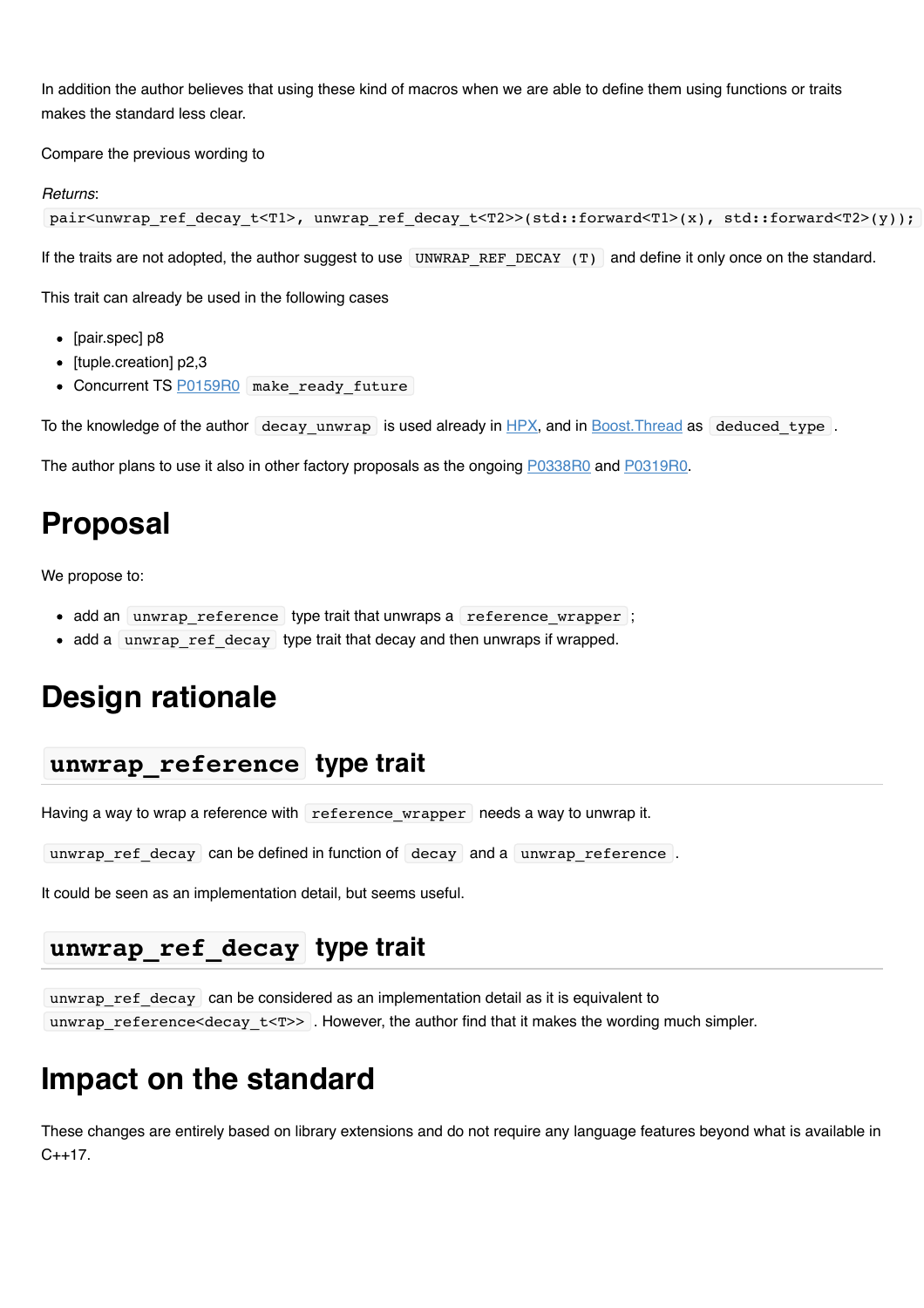# **Proposed wording**

This wording is relative to [N4727.](http://www.open-std.org/jtc1/sc22/wg21/docs/papers/2018/n4727.pdf)

#### **General utilities library**

```
20.9 Header <functional> synopsis
```
*Change [function.objects], header synopsis, after reference\_wrapper*

```
namespace std {
     [...]
     template <class T>
       struct unwrap_reference;
     template <class T>
       struct unwrap_ref_decay : unwrap_reference<decay_t<T>> {}
     template <class T>
      using unwrap_ref_decay_t = typename unwrap_ref_decay<T>::type;
     [...]
}
```
#### *Add a subsection section*

Transformation Type trait unwrap reference [function.objects.unwrapref]

```
template <class T>
struct unwrap_reference;
```
The member typedef type of unwrap reference  $\langle T \rangle$  shall equal X& if T equals reference wrapper $\langle X \rangle$ , T otherwise.

*23.4.3 Specialized algorithms [pairs.spec]*

**Replace** 

```
9 Returns: pair<V1, V2>(std::forward<T1>(x), std::forward<T2>(y)); where V1 and V2 are
determined as follows: Let \overline{u} be decay t<Ti> for each Ti . Then each
Viv is X& if Ui equals reference_wrapper , otherwise Vi is Ui`.
```
by

Let  $Vi$  is unwrap ref decay  $t$  <Ti> .

```
9 Returns: pair<V1, V2>(std::forward<T1>(x), std::forward<T2>(y)); .
```
*23.5.3.4 Tuple creation functions [tuple.creation]*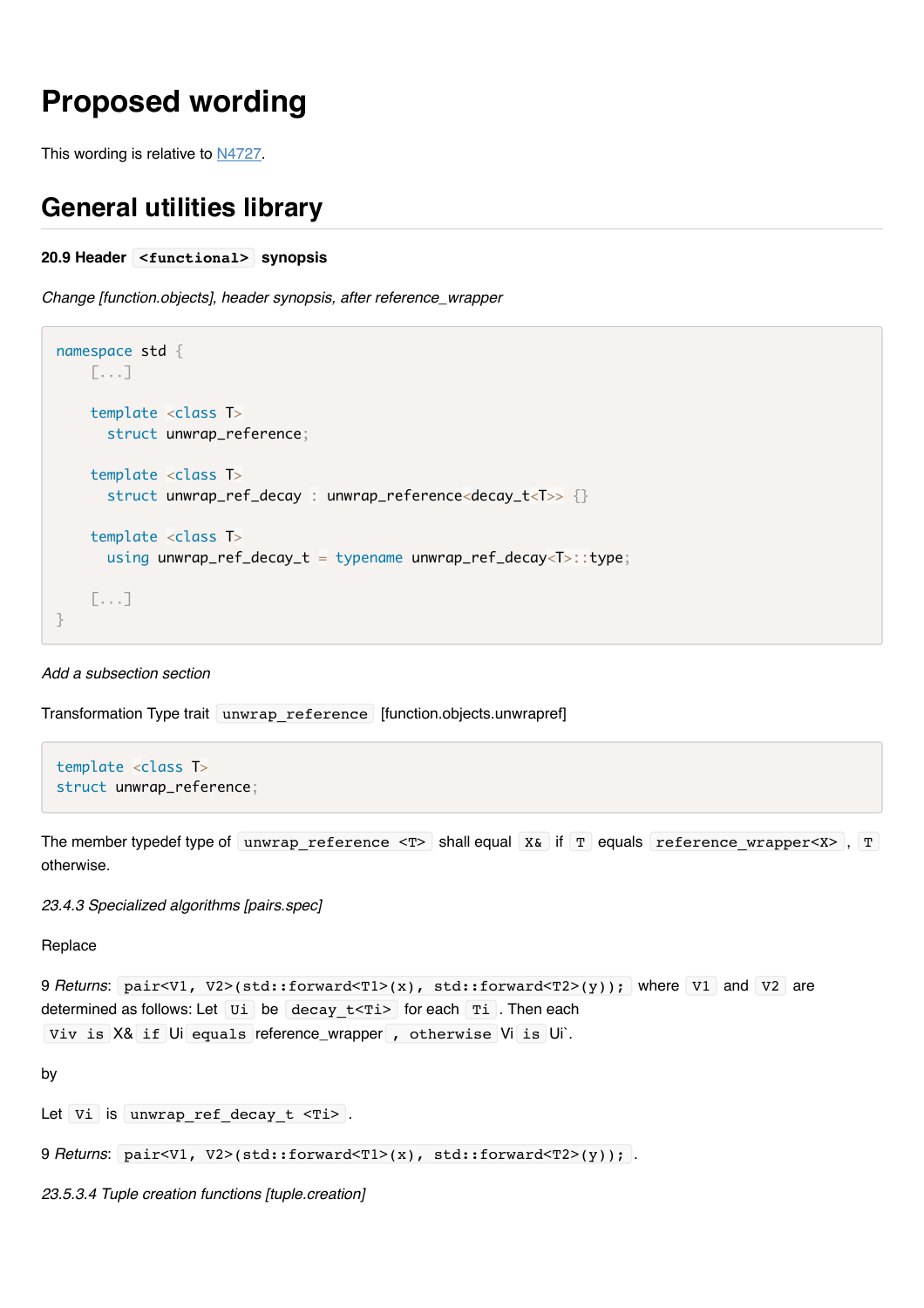Replace

2 The pack VTypes is defined as follows. Let Ui be decay t<Ti> for each Ti in TTypes . If Ui is a specialization of reference wrapper , then Vi in VTypes is Ui::type& , otherwise Vi is Ui .

```
by
```

```
2 Let VTypes... be unwrap ref decay t<TTypes>....
```
### **Implementability**

The implementation is really simple

```
template <class T>
struct unwrap_reference { using type = T; }
template <class T>
struct unwrap_reference<reference_wrapper<T>> { using type = T\&; }
template <class T>
struct unwrap_ref_decay : unwrap_reference<decay_t<T>> {}
template <class T>
using unwrap_ref_decay_t = typename unwrap_ref_decay<T>::type;
```
# **Open question**

### **Do we want this to be duplicated on the Fundamental TS?**

We have some uses of these traits to simplify the wording of the not\_fn function object in the Fundamental Ts [N4600](http://www.open-std.org/jtc1/sc22/wg21/docs/papers/2016/n4600.html#func.not_fn) and maybe also the bind front function object [P0356R2.](file:///Users/viboes/github/std_make/doc/proposal/utilities/www.open-std.org/jtc1/sc22/wg21/docs/papers/2017/P0356R2.html)

If desired the changes in  $\le$  functional> could be duplicated to  $\le$  experimental/functional>.

### **Do we want the Concurrent Ts to depend on the Fundamental TS?**

We have some uses of these traits to simplify the wording of the make\_ready\_function factory the Concurrent Ts.

If the dependency is worth, additional changes could be applied to [P0159R0.](http://www.open-std.org/jtc1/sc22/wg21/docs/papers/2015/p0159r0.html)

*2.10 Function template makereadyfuture [futures.makereadyfuture]*

```
template <class T>
future<V> make_ready_future(T&& value);
```
future<void> make\_ready\_future();

Replace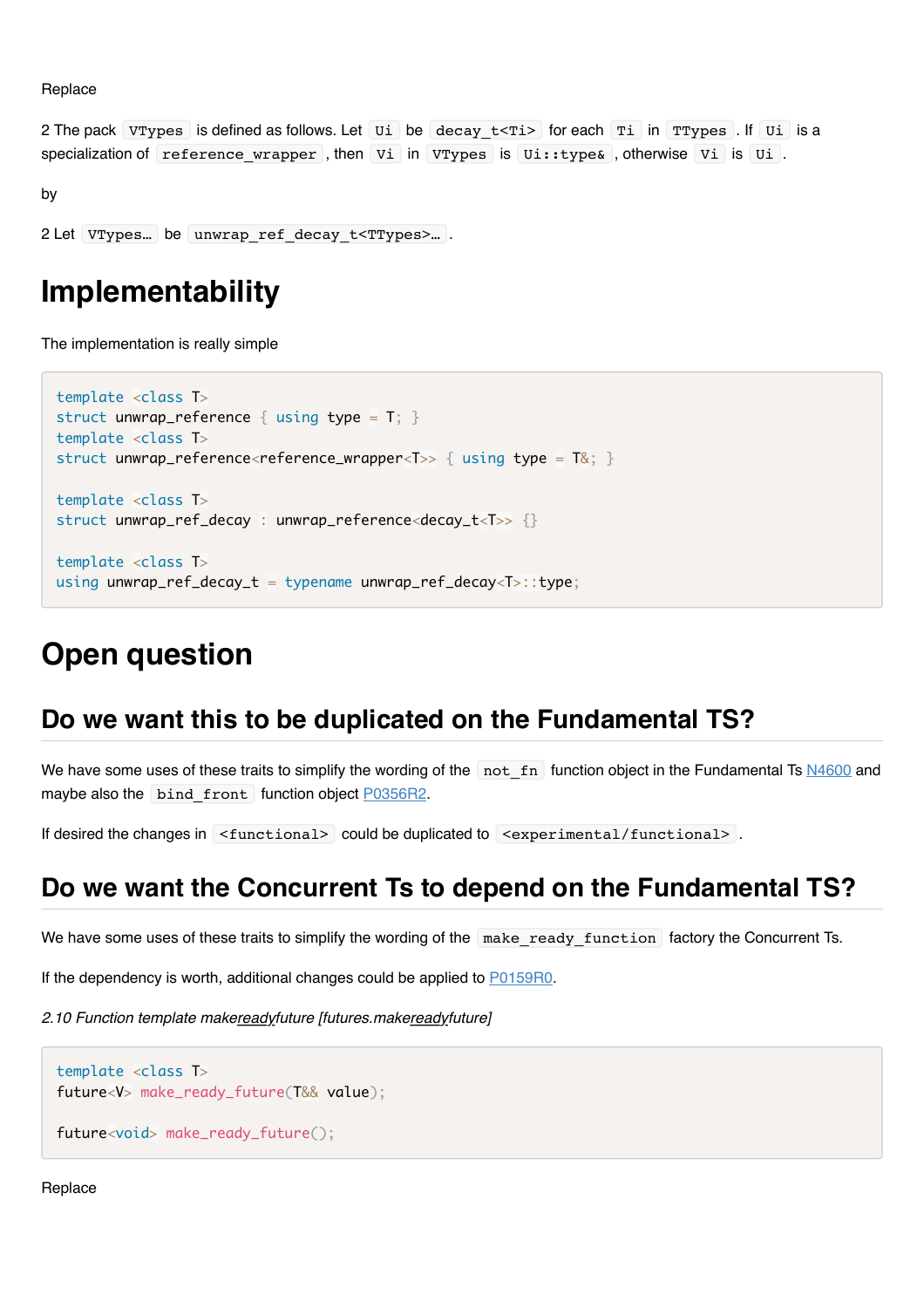3 Let  $U$  be decay\_t<T> . Then  $V$  is  $X&$  if  $U$  equals reference\_wrapper<X>, otherwise  $V$  is  $U$ .

by

3 Let U be unwrap ref decay t<T>.

### **Acknowledgements**

Thanks to Agustín Bergé K-ballo who show me that **HPX** uses these traits already.

## **References**

• [N4600](http://www.open-std.org/jtc1/sc22/wg21/docs/papers/2016/n4600.html#func.not_fn) - Working Draft, C++ Extensions for Library Fundamentals, Version 2

http://www.open-std.org/jtc1/sc22/wg21/docs/papers/2016/n4600.html#func.not\_fn

[N4727](http://www.open-std.org/jtc1/sc22/wg21/docs/papers/2018/n4727.pdf) N4727 - Working Draft, Standard for Programming Language C++

http://www.open-std.org/jtc1/sc22/wg21/docs/papers/2018/n4727.pdf

• [P0159R0](http://www.open-std.org/jtc1/sc22/wg21/docs/papers/2015/p0159r0.html) - Draft of Technical Specification for C++ Extensions for Concurrency

http://www.open-std.org/jtc1/sc22/wg21/docs/papers/2015/p0159r0.html

• [P0319R0](http://www.open-std.org/jtc1/sc22/wg21/docs/papers/2016/p0319r0.pdf) Adding Emplace Factories for promise/future

http://www.open-std.org/jtc1/sc22/wg21/docs/papers/2016/p0319r0.pdf

● [P0338R0](http://www.open-std.org/jtc1/sc22/wg21/docs/papers/2016/p0338r0.pdf) - C++ generic factories

http://www.open-std.org/jtc1/sc22/wg21/docs/papers/2016/p0338r0.pdf

• [P0356R2](file:///Users/viboes/github/std_make/doc/proposal/utilities/www.open-std.org/jtc1/sc22/wg21/docs/papers/2017/P0356R2.html) - Simplified partial function application

www.open-std.org/jtc1/sc22/wg21/docs/papers/2017/P0356R2.html

[make.impl](https://github.com/viboes/std-make/blob/master/include/experimental/std_make_v1/make.hpp) C++ generic factory - Implementation

https://github.com/viboes/std-make/blob/master/include/experimental/stdmakev1/make.hpp

- [Boost.Thread](http://www.boost.org/doc/libs/1_60_0/doc/html/thread.html) http://www.boost.org/doc/libs/1600/doc/html/thread.html
- [HPX](http://stellar.cct.lsu.edu/files/hpx_0.9.8/html/hpx.html) http://stellar.cct.lsu.edu/files/hpx\_0.9.8/html/hpx.html

### **History**

### **Changes since p0318r0**

Take in account the LEWG feedback from JAX 2017

• Maintain unwrap reference